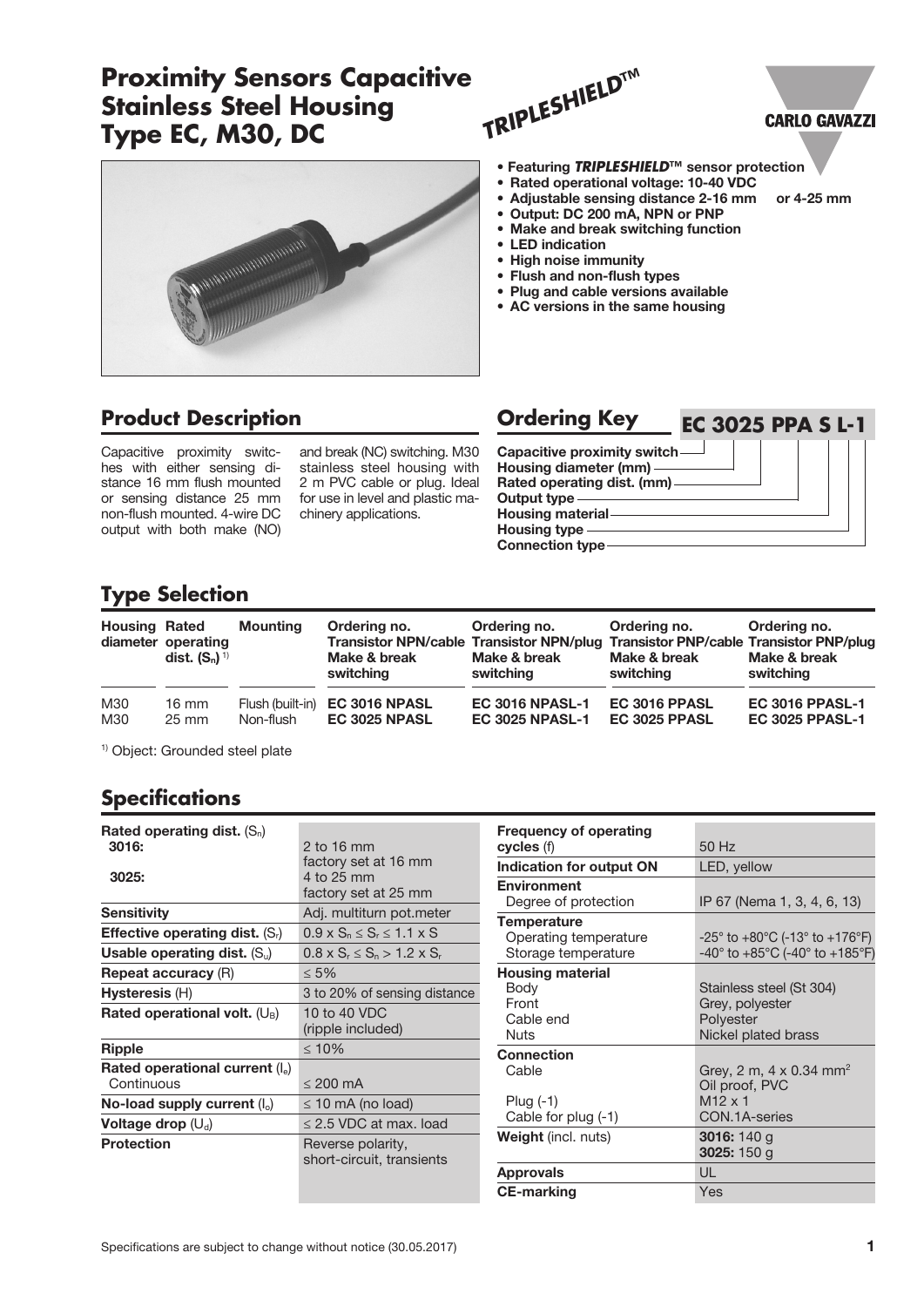

### **Dimensions**



## **Wiring Diagrams**



# **Adjustment Guide**

The environments in which capacitive sensors are installed can often be unstable regarding temperature, humidity, object distance and industrial (noise) interference. Because of this, Carlo Gavazzi offers as standard features in all *TRIPLESHIELD*™ capacitive sensors a user-friendly sensitivity adjustment instead of having a fixed sensing range,

extended sensing range to accommodate mechanically demanding areas, temperature stability to ensure minimum need for adjusting sensitivity if temperature varies and high immunity to electromagnetic interference (EMI). Note:

#### Sensors are factory set (default) to maximum rated sens-

ing range.

## **Installation Hints**

Capacitive sensors have the unique ability to detect almost all materials, either in liquid or solid form. Capacitive sensors can detect metallic as well as non-metallic objects, however, their traditional use is for non-metallic materials such as:

- Plastic Industry Resins, regrinds or moulded products.
- Chemical Industry Cleansers, fertilisers, liquid soaps, corrosives and petrochemicals.
- Wood Industry Saw dust, paper products, door and window frames.
- Ceramic & Glass **Industry** Raw material, clay or finished products, bottles.
- Packaging Industry Package inspection for level or contents, dry goods, fruits and vegetables, dairy products.

Max. Min.

**Sensitivity Adjustment** 

**Sensitivity** 

(4-wire device backview)

EC3016xPASL(-1) EC3025xPASL(-1)

Materials are detected due to their dielectric constant. The bigger the size of an object, the higher the density of material, the better or easier it is to detect the object. Nominal sensing distance for a capacitive sensor is referenced to a grounded metal plate (ST37). For additional information regarding dielectric ratings of materials please refer to Technical Information.

**Tripleshield** 

**Dist.**